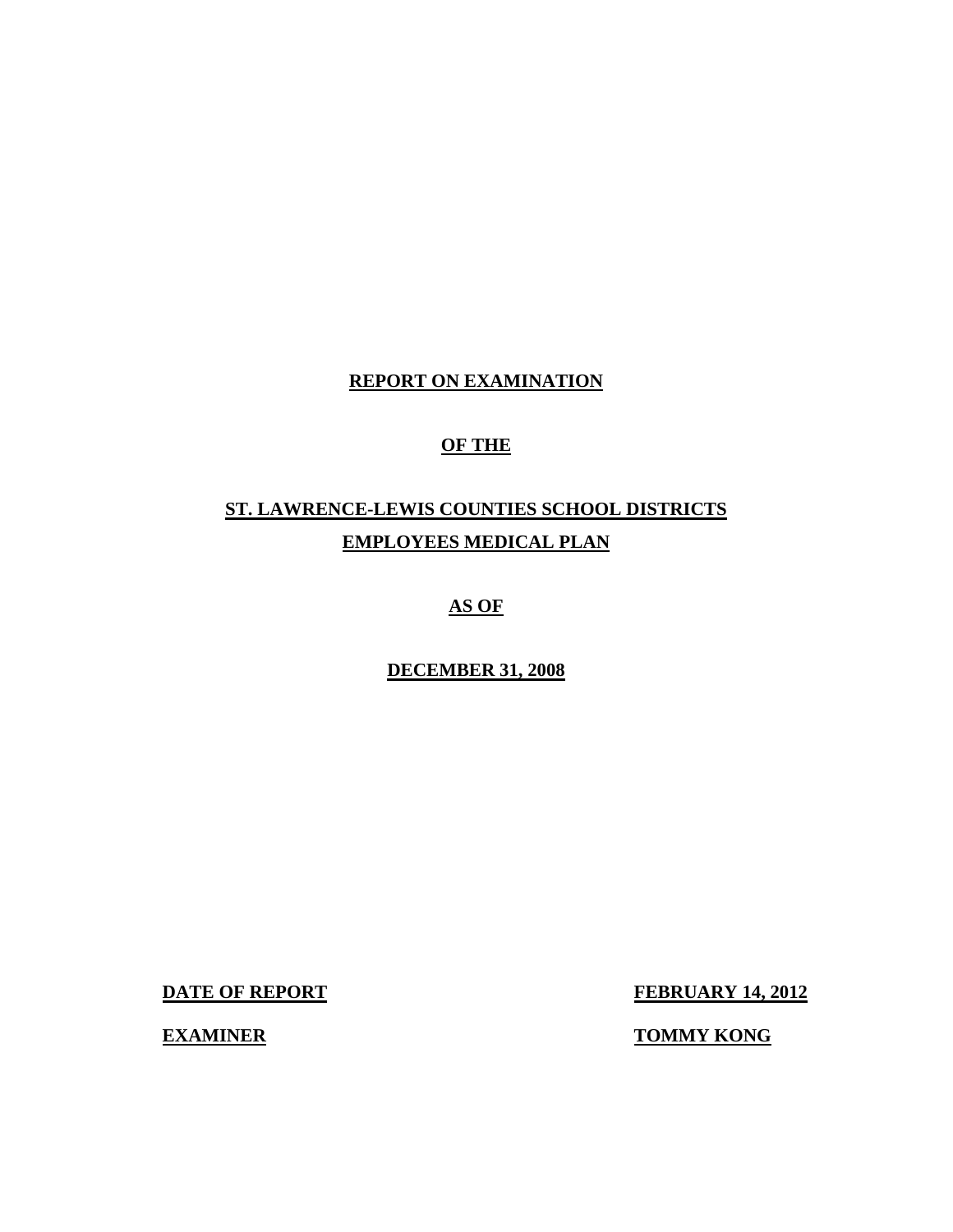## **TABLE OF CONTENTS**

## **ITEM NO.**

## **PAGE NO.**

| 1.  | Scope of the examination                                                                                           | $\overline{2}$ |
|-----|--------------------------------------------------------------------------------------------------------------------|----------------|
| 2.  | Description of the Plan                                                                                            | 3              |
| 3.  | Municipal cooperation agreement                                                                                    | 5              |
| 4.  | Stop-loss coverage                                                                                                 | 6              |
| 5.  | Accounts and records                                                                                               | 7              |
| 6.  | <b>Financial statements</b><br>A. Balance sheet<br>Statement of revenue, expenses and<br>B.<br>change in net worth | 8<br>8<br>9    |
| 7.  | Claims unpaid                                                                                                      | 10             |
| 8.  | Claims procedures                                                                                                  | 10             |
| 9.  | Explanation of benefits forms                                                                                      | 11             |
| 10. | Subsequent events                                                                                                  | 12             |
| 11. | Summary of comments and recommendations                                                                            | 14             |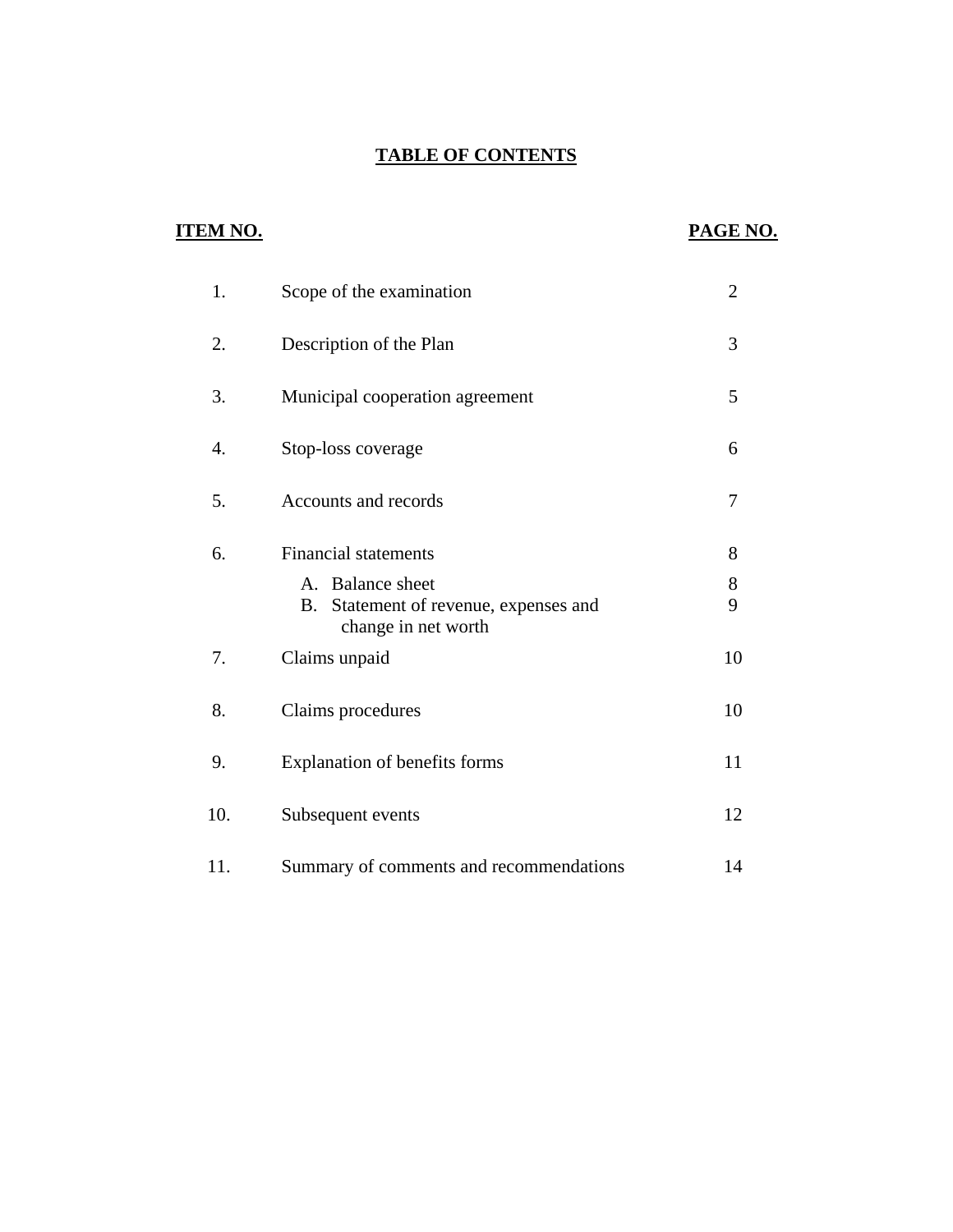

## NEW YORK STATE DEPARTMENT<sub>of</sub> **NCIAL SERVICES**

Andrew M. Cuomo Governor

 Benjamin M. Lawsky **Superintendent** 

February 14, 2012

Honorable Benjamin M. Lawsky Superintendent of Financial Services Albany, New York 12257

Sir:

Pursuant to the requirements of the New York Insurance Law, and acting in accordance with the instructions contained in Appointment Number 30390, dated October, 26, 2009, attached hereto, I have made an examination of St. Lawrence-Lewis Counties School Districts Employees Medical Plan, a municipal cooperative health benefit plan licensed under the provisions of Article 47 of the New York Insurance Law, as of December 31, 2008, and respectfully submit the following report thereon.

The examination was conducted at the Plan's main administrative office located at 53 School Street, Richville, New York. This is the first examination of the Plan.

Wherever the term the "Plan" appears herein, without qualification, it should be understood to refer to St. Lawrence-Lewis Counties School Districts Employees Medical Plan.

Wherever the term the "Department" appears herein, without qualification, it should be understood to indicate the New York State Department of Financial Services.

It should be noted that the New York State Insurance Department merged with the New York State Banking Department on October 3, 2011 to become the New York State Department of Financial Services.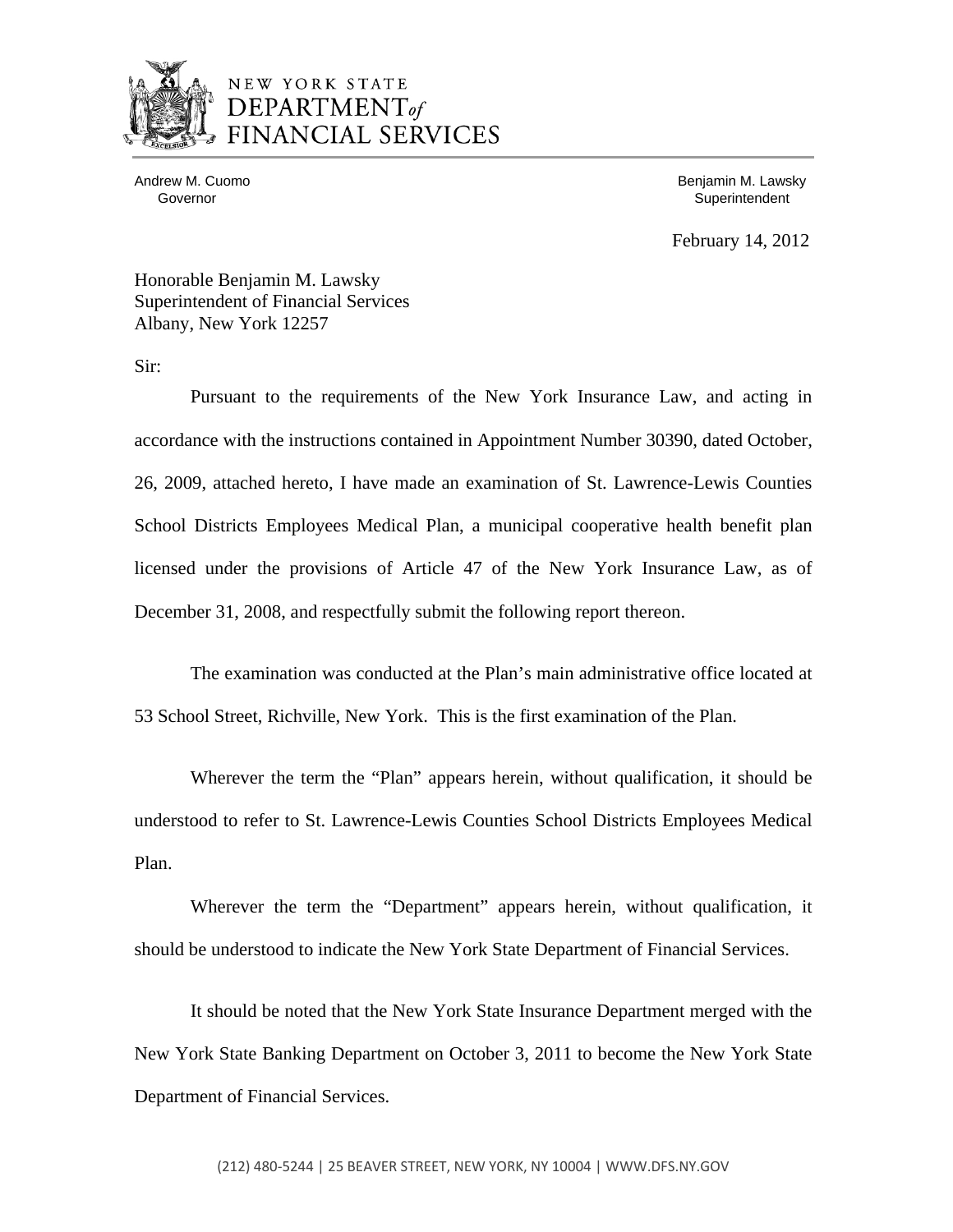## **1. SCOPE OF THE EXAMINATION**

The examination comprised a verification of assets and liabilities as of December 31, 2008, in accordance with Statutory Accounting Principles (SAP), as adopted by the Department, and a review of income and disbursements deemed necessary to accomplish such verification. The examination also utilized, to the extent considered appropriate, work performed by the Plan's independent certified public accountants. Transactions occurring subsequent to this examination were reviewed where deemed appropriate by the examiner.

A review was made to the following items as referred to in Article 47 of the New York Insurance Law:

Plan Document Financial Statements Stop-Loss Contracts Service Provider Contracts

A review was also made of the following items:

Claims Handling Explanation of Benefits

This report on examination is confined to financial statements and comments on those matters which involve departures from laws, regulations or rules, or which are deemed to require explanation or description.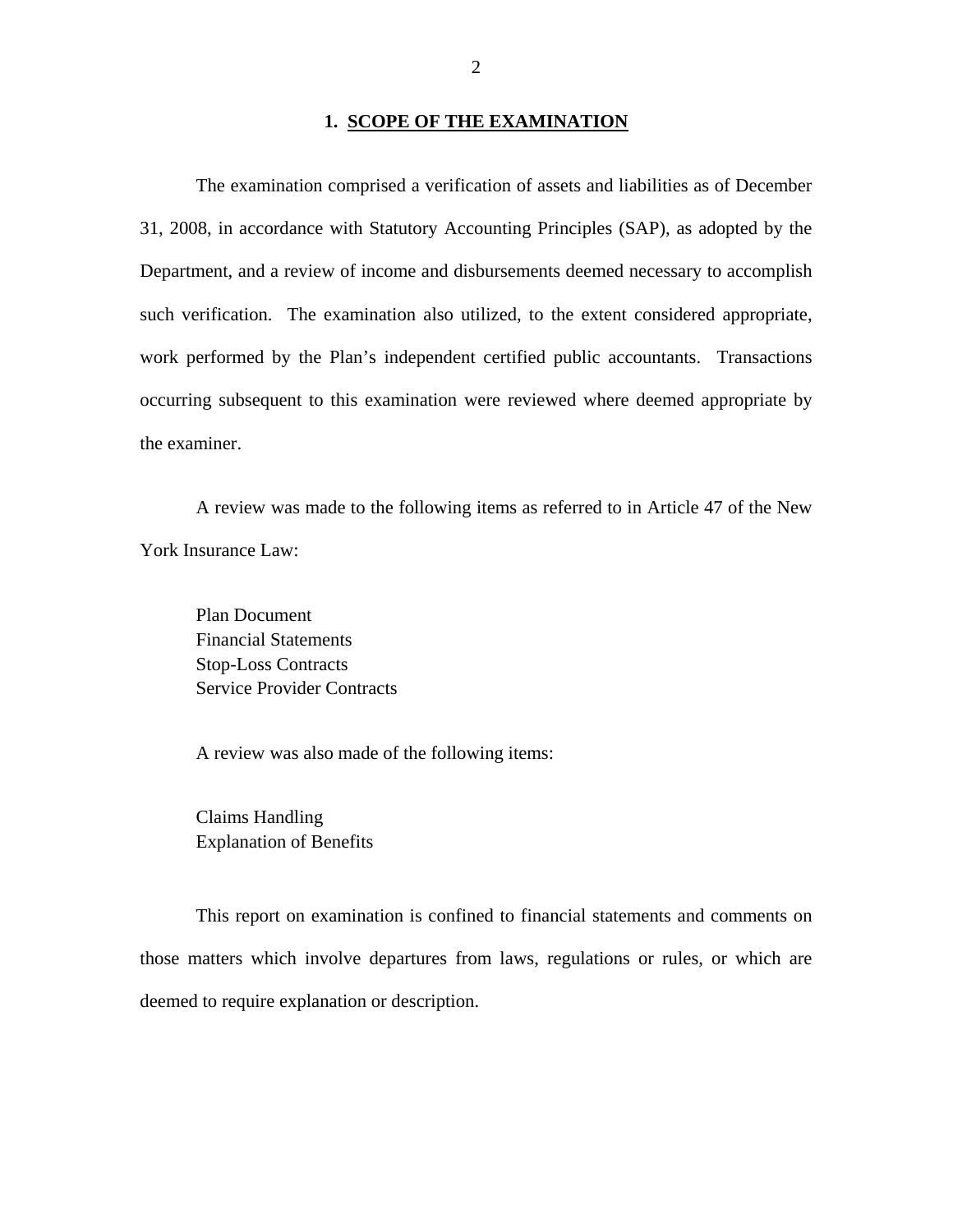#### **2. DESCRIPTION OF THE PLAN**

<span id="page-4-0"></span>The Plan was formed on July 1, 1978 by the participating school districts and the St. Lawrence-Lewis Counties Board of Cooperative Educational Services District ("BOCES"). The Plan's objectives are to provide, develop and administer a program of health care benefits for its employees, retirees and their dependents. Each participating municipal corporation member pays to the Plan a monthly health insurance premium based upon a schedule of rates determined by the Plan's actuary and approved by its board of governors.

The Plan, which is regulated by the Department pursuant to Article 47 of the New York Insurance Law, obtained a Certificate of Authority from the Superintendent of Insurance, effective October 6, 2009.

The Plan maintains its main administrative office at 53 School Street, Richville, New York. Currently, the Plan consists of eighteen (18) participating school districts and the St. Lawrence-Lewis Counties BOCES. The Plan's participants and board of governors for these entities as of December 31, 2008, were as follows:

Brasher Falls Central School District Stephen Putman, Canton Central School District Julie Reinbeck, Clifton Fine Central School District Joseph Russo, Colton-Pierrepont Central School District David White,

#### Participants Board of Governors

Superintendent Business Manager School Board Member Business Manager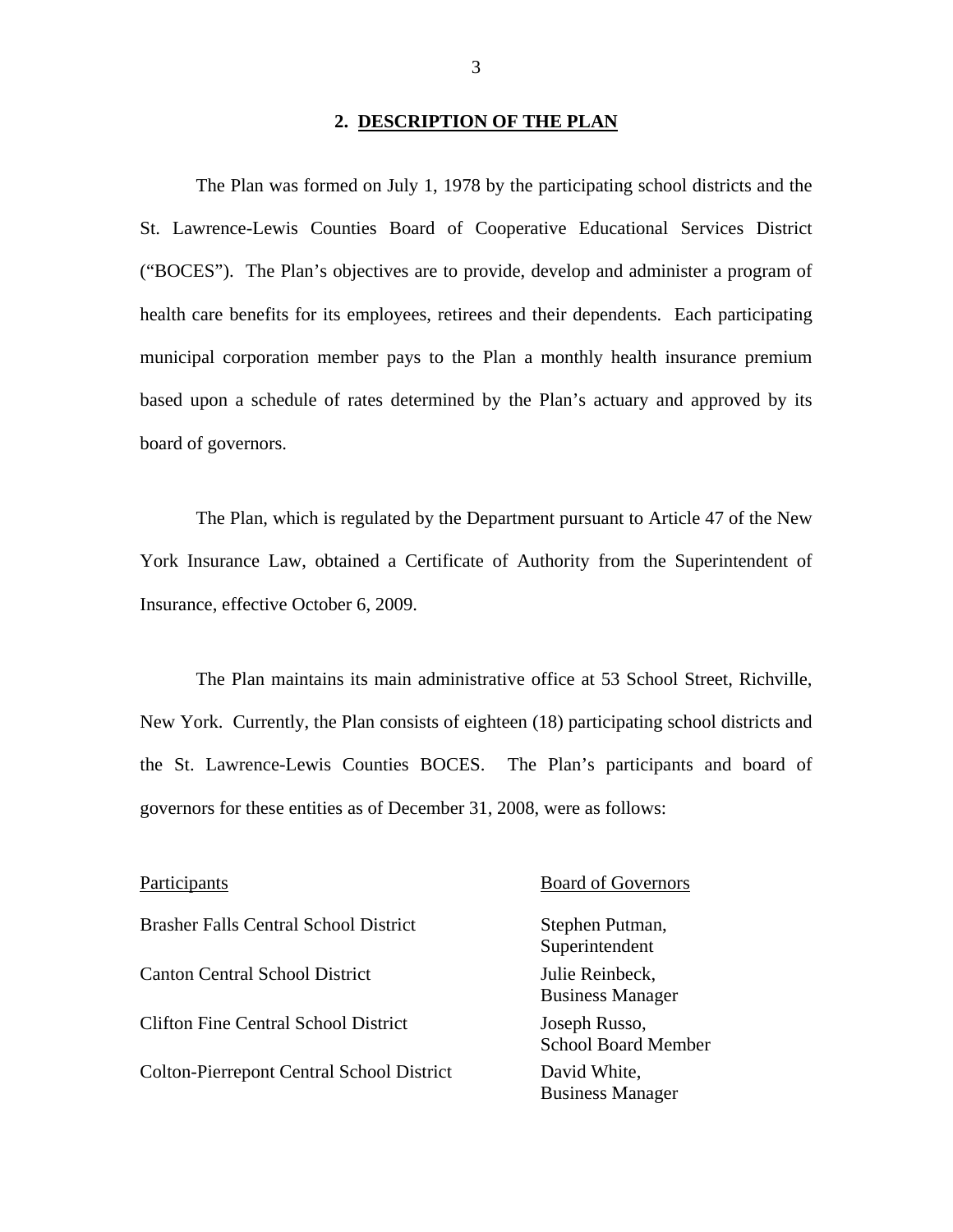| Participants                                  | <b>Board of Governors</b>                        |
|-----------------------------------------------|--------------------------------------------------|
| <b>Edwards Knox Central School District</b>   | Rodger Williams,<br><b>Business Manager</b>      |
| <b>Gouverneur Central School District</b>     | Connie Timmerman,<br><b>Business Manager</b>     |
| <b>Hammond Central School District</b>        | Douglas McQueer,<br>Superintendent               |
| Harrisville Central School District           | Rolf Waters,<br>Superintendent                   |
| Herman-Dekalb Central School District         | Janet Boyd,<br><b>Business Manager</b>           |
| <b>Heuvelton Central School District</b>      | Carol LaSala,<br><b>Business Manager</b>         |
| <b>Lisbon Central School District</b>         | Wendy Mayer,<br><b>Business Manager</b>          |
| Madrid-Waddington Central School District     | Lynn Roy,<br>Superintendent                      |
| Massena Central School District               | Cynthia Yager,<br><b>Business Manager</b>        |
| <b>Morristown Central School District</b>     | Charles Alford,<br><b>School Board Member</b>    |
| Norwood-Norfolk Central School District       | Nicole Ashley,<br><b>Business Manager</b>        |
| <b>Odgensburg City School District</b>        | Joseph Lightfoot,<br><b>School Board Member</b>  |
| Parishville-Hopkinton Central School District | Thomas Burns,<br>Superintendent & Plan Chairman  |
| <b>Potsdam Central School District</b>        | Laura Hart,<br><b>Business Manager</b>           |
| <b>St. Lawrence-Lewis BOCES</b>               | James Chadwick,<br>Director of Financial Affairs |

The above school districts cover the geographic areas of St. Lawrence and Lewis counties of New York State. The Plan's enrollment of members as of December 31, 2008, was 5,123.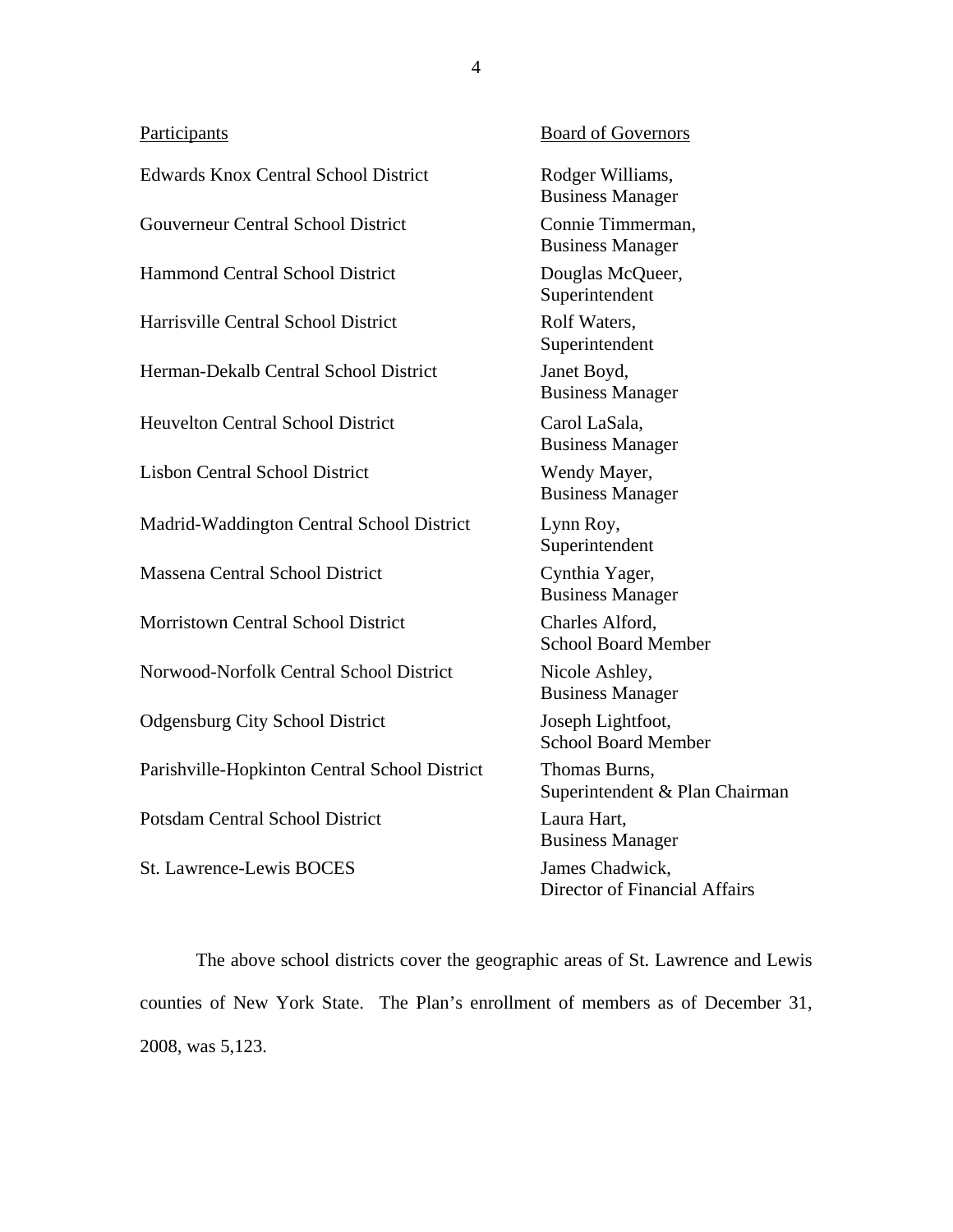The Plan's officers and administrator as of December 31, 2008, were as follows:

| Name          | Title                       |
|---------------|-----------------------------|
| Thomas Burns  | Chairman & Attorney-in-Fact |
| Sue Collins   | Secretary                   |
| Nancy Wright  | Treasurer                   |
| Jayne Carbone | Plan Administrator          |

Jayne Carbone is the holder of the Plan's reports, records and statements, except for financial records. Nancy Wright is the holder of the Plan's financial records.

### Advisors

Plan Consultant Martin Cahill, CFO Locey & Cahill, LLC Plan Attorney Phillip Zachio, Esquire Bond, Schoeneck & King Plan Accountant Edward Mucenski, Pinto, Mucenski & Watson, P.C.

#### **3. MUNICIPAL COOPERATION AGREEMENT**

The Plan's Municipal Cooperation Agreement did not contain a provision that authorizes the governing board to establish a joint fund or funds to finance all of the Plan's expenditures, including claims, reserves, surplus, administration, stop-loss insurance and other expenses.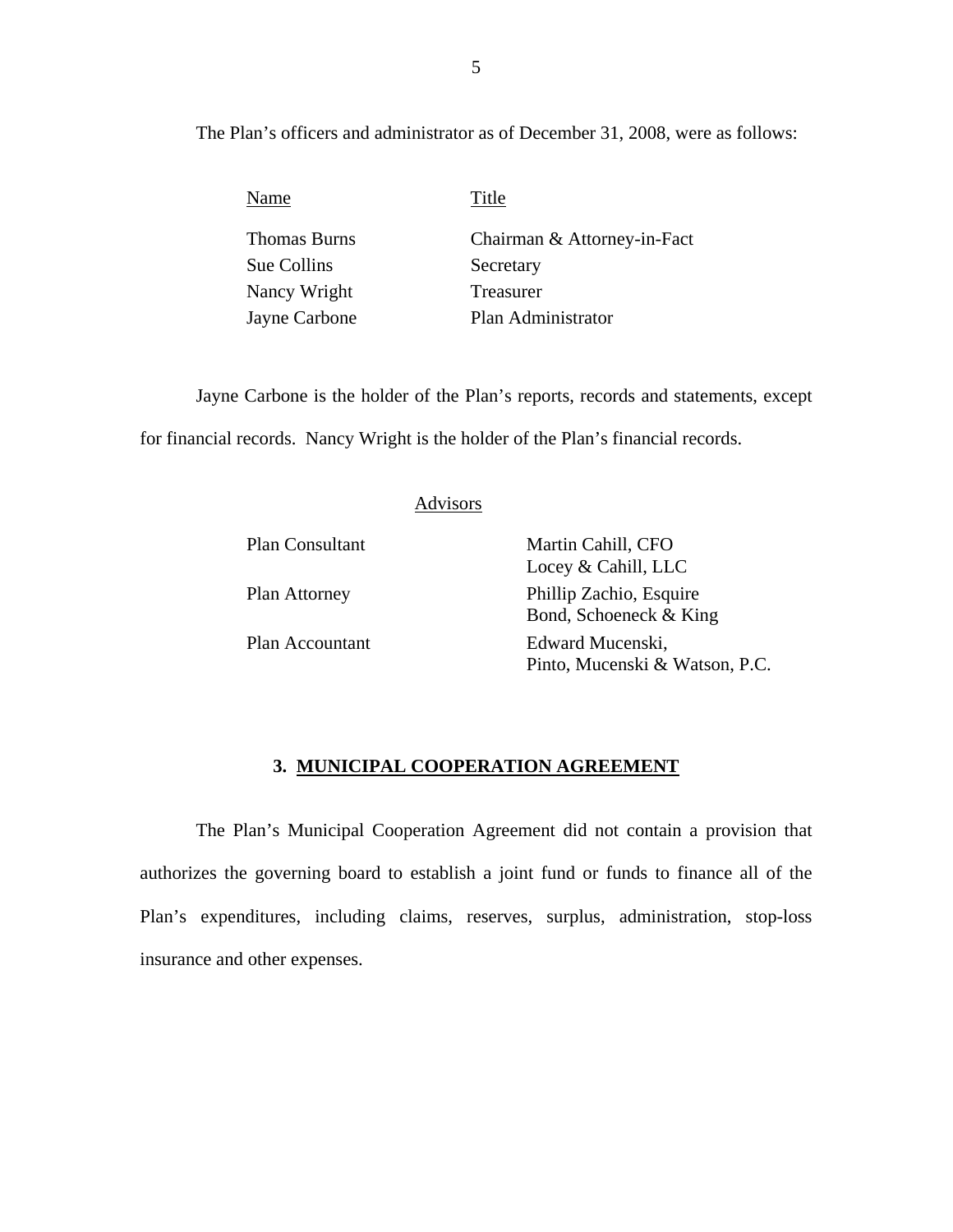<span id="page-7-0"></span>Section 4705(d)(4) of the New York Insurance Law states in part:

"The municipal cooperation agreement shall provide that the governing board:

(4) shall be authorized to establish a joint fund or funds to finance all plan expenditures, including claims, reserves, surplus, administration, stop-loss insurance and other expenses"

It is recommended that the Plan include a provision in its Municipal Cooperation Agreement that authorizes the governing board to establish a joint fund or funds to finance all of the Plan's expenditures, including claims, reserves, surplus, administration, stop-loss insurance and other expenses, in accordance with Section 4705(d)(4) of the New York Insurance Law.

#### **4. STOP-LOSS COVERAGE**

The Plan maintains stop-loss coverage with Standard Security Life Insurance Company of New York, an authorized reinsurer.

Section 4707(a)(1) of the New York Insurance Law states in part:

"(a) The governing board of a municipal cooperative health benefit plan shall obtain and maintain on behalf of the plan a stop-loss insurance policy… providing:

(1) aggregate stop-loss coverage with an annual aggregate retention amount or attachment point not greater than one hundred twenty-five percent of the amount certified by a qualified actuary to represent the expected claims of the plan for the current fiscal year…"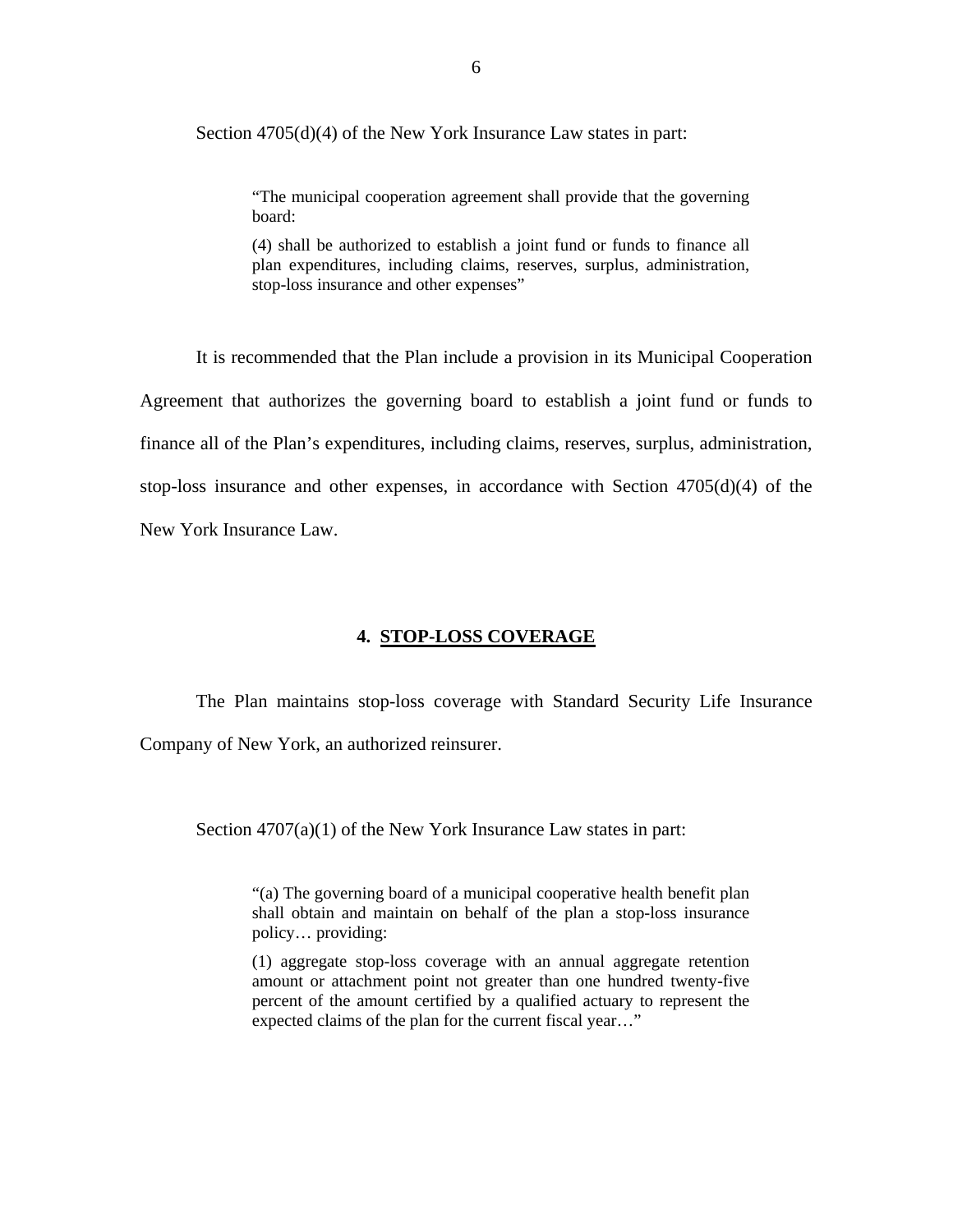<span id="page-8-0"></span>At the examination date, the Plan's stop-loss contract contained an initial aggregate attachment point of \$81.1 million, and a minimum aggregate attachment point of \$77.1 million. Both attachment points exceed one hundred twenty-five percent (125%) of the approximate expected claims of \$58 million for fiscal year 2008-2009.

It is recommended that the Plan comply with the requirements of Section  $4707(a)(1)$  of the New York Insurance Law by reducing the initial aggregate attachment point and the minimum aggregate attachment point of its stop-loss coverage to an amount not in excess of one hundred twenty-five percent of the amount of expected claims of the Plan for the current fiscal year, as certified by its qualified actuary.

#### **5. ACCOUNTS AND RECORDS**

As of December 31, 2008, the Plan maintained two asset management accounts, one with MBIA Asset Management, Armonk, New York and the other with M&T Investment Group, Buffalo, New York. Both accounts are maintained under the Plan's name and interest earned was accrued to the accounts.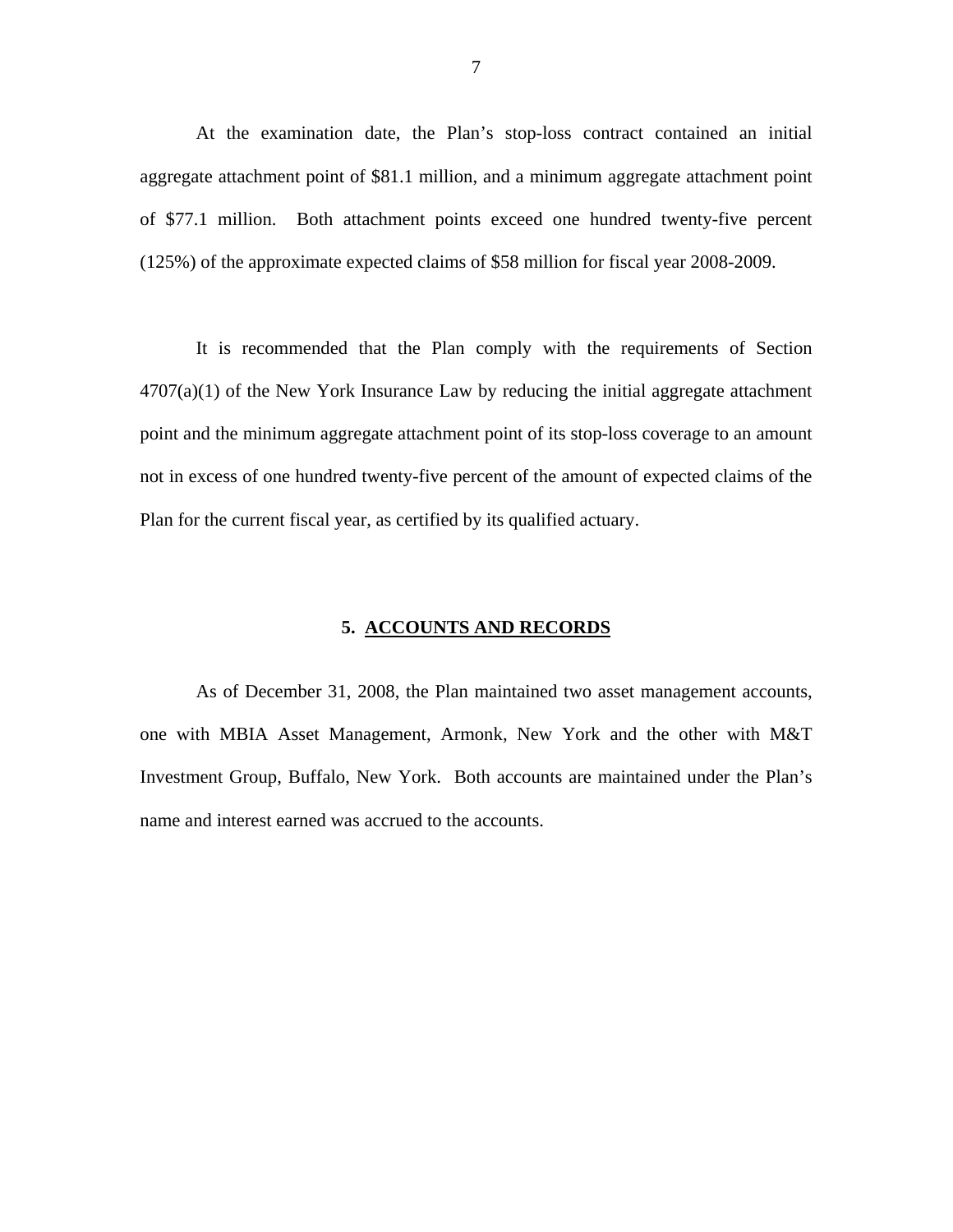## **6. FINANCIAL STATEMENTS**

## A. Balance Sheet

The following shows the assets, liabilities and net worth as determined by this examination of the Plan as of December 31, 2008. This is the same as the balance sheet filed by the Plan.

|                                        | Examination             | Plan          |
|----------------------------------------|-------------------------|---------------|
| Assets                                 |                         |               |
| Cash and cash equivalents              | \$27,206,778            | \$27,206,778  |
| Premiums receivable                    | 107,393                 | 107,393       |
| Aggregate write-ins for current assets | 1,715,721               | 1,715,721     |
| Total current assets                   | \$27,029,892            | \$27,029,892  |
| <b>Other Assets</b>                    |                         |               |
| Aggregate write-ins for other assets   | $\mathbb{S}$<br>165,674 | \$<br>165,674 |
| Total other assets                     | 165,674                 | 165,674       |
| <b>Total Assets</b>                    | \$27,195,566            | \$27,195,566  |
| Liabilities                            |                         |               |
| Claims payable reserve                 | \$9,964,735             | \$9,964,735   |
| <b>Total liabilities</b>               | \$9,964,735             | \$9,964,735   |
| Net Worth                              |                         |               |
| Contingency reserve                    | \$2,912,491             | \$2,912,491   |
| Retained earnings                      | 14,318,340              | 14,318,340    |
| Total net worth                        | \$17,230,831            | \$17,230,831  |
| Total liabilities and net worth        | <u>\$27,195,566</u>     | \$27,195,566  |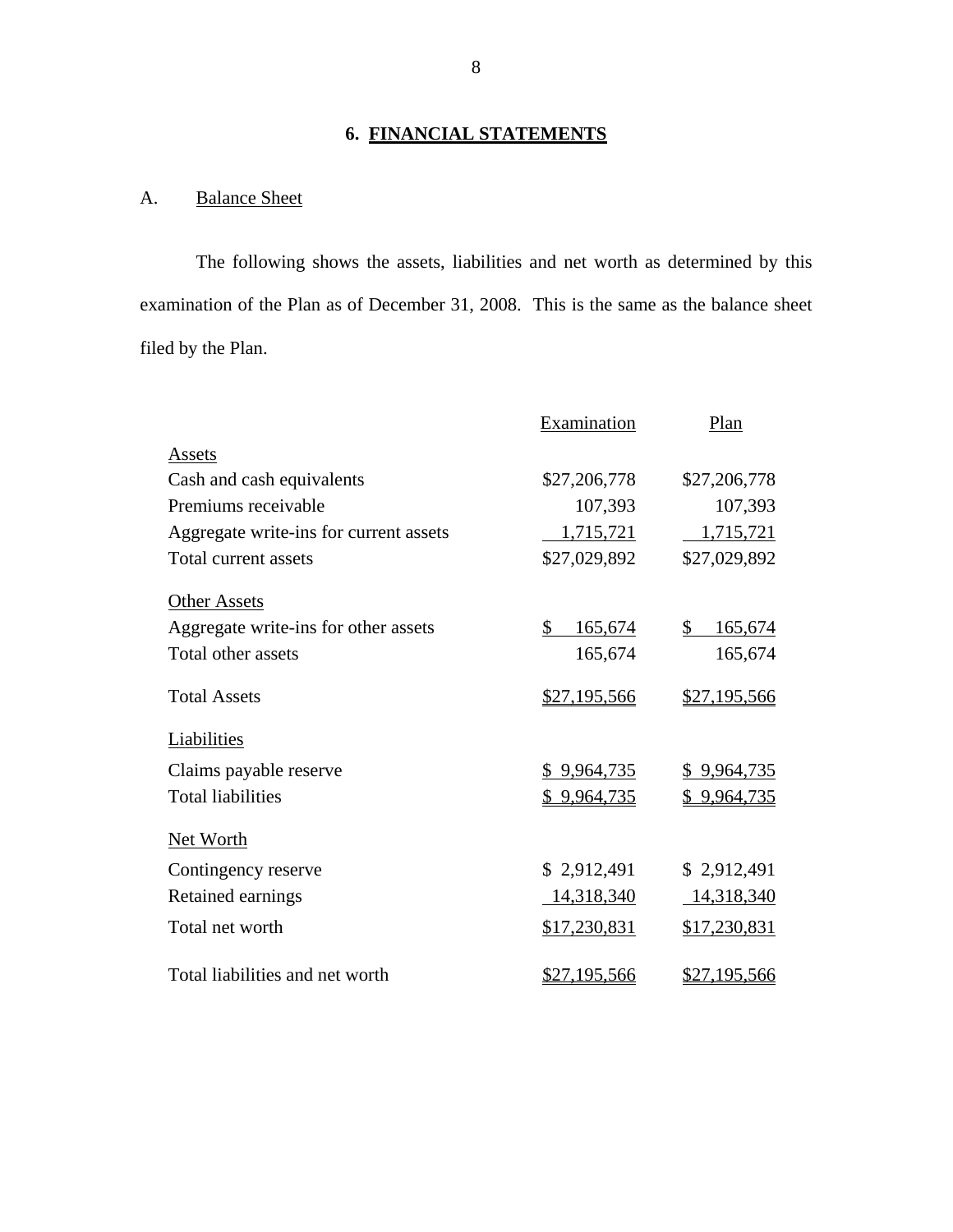## B. Statement of Revenue, Expenses and Change in Net Worth

Net worth increased \$15,523,720 during the examination period from July 1, 2005 through December 31, 2008, detailed as follows:

|                |  |                                                                     | \$180,025,821                          |
|----------------|--|---------------------------------------------------------------------|----------------------------------------|
|                |  |                                                                     |                                        |
|                |  |                                                                     |                                        |
| 3,654,713      |  |                                                                     |                                        |
| 4,109,901      |  |                                                                     |                                        |
|                |  |                                                                     |                                        |
|                |  |                                                                     | \$165,569,255                          |
|                |  |                                                                     | \$14,456,566                           |
|                |  |                                                                     |                                        |
|                |  |                                                                     | \$1,707,111                            |
| Gains in       |  |                                                                     |                                        |
| <b>Surplus</b> |  |                                                                     |                                        |
| \$14,456,566   |  |                                                                     |                                        |
| 590,702        |  |                                                                     |                                        |
| 633,945        |  |                                                                     |                                        |
|                |  |                                                                     |                                        |
|                |  |                                                                     |                                        |
|                |  |                                                                     | \$15,523,720                           |
|                |  |                                                                     |                                        |
|                |  |                                                                     | \$17,230,831                           |
|                |  | \$173,786,205<br>2,043,747<br>4,195,869<br>\$157,050,495<br>754,146 | Loss in<br><b>Surplus</b><br>\$157,493 |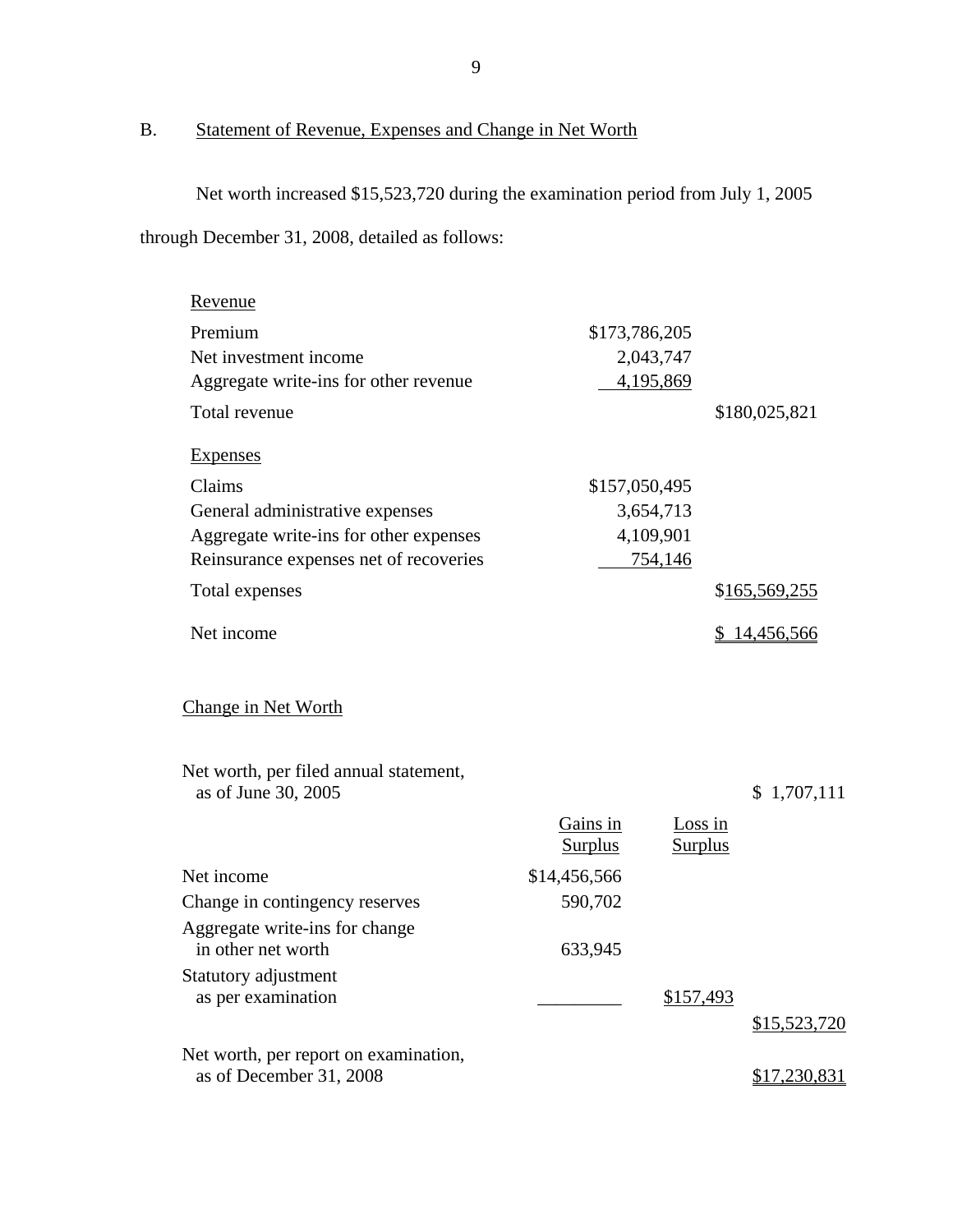#### **7. CLAIMS UNPAID**

<span id="page-11-0"></span>The examination liability of \$9,964,735 is the same as the amount reported by the Plan as of December 31, 2008.

The examination analysis was conducted in accordance with generally accepted actuarial principles and practices and was based on statistical information contained in the Plan's internal records and in its filed annual statements as verified during the examination.

It should be noted that the Plan was granted permission by the Department on June 29, 2005 to reduce the required minimum reserve amount per Section  $4706(a)(1)$  of the New York Insurance Law from twenty-five percent to seventeen percent.

### **8. CLAIMS PROCEDURES**

The Plan did not have formal procedures for handling claims for benefits in the event of the Plan's dissolution, as required by Section  $4704(a)(8)$  of the New York Insurance Law.

Section 4704(a)(8) of the New York Insurance Law states in part:

"The superintendent shall issue a certificate of authority to a municipal cooperative health plan if all of the following conditions…have been met to the superintendent's satisfaction:

(8) the municipal cooperative health benefit plan has established a fair and equitable process for claims review… and procedures for handling claims for benefits in the event of plan dissolution, which are satisfactory to the superintendent;..."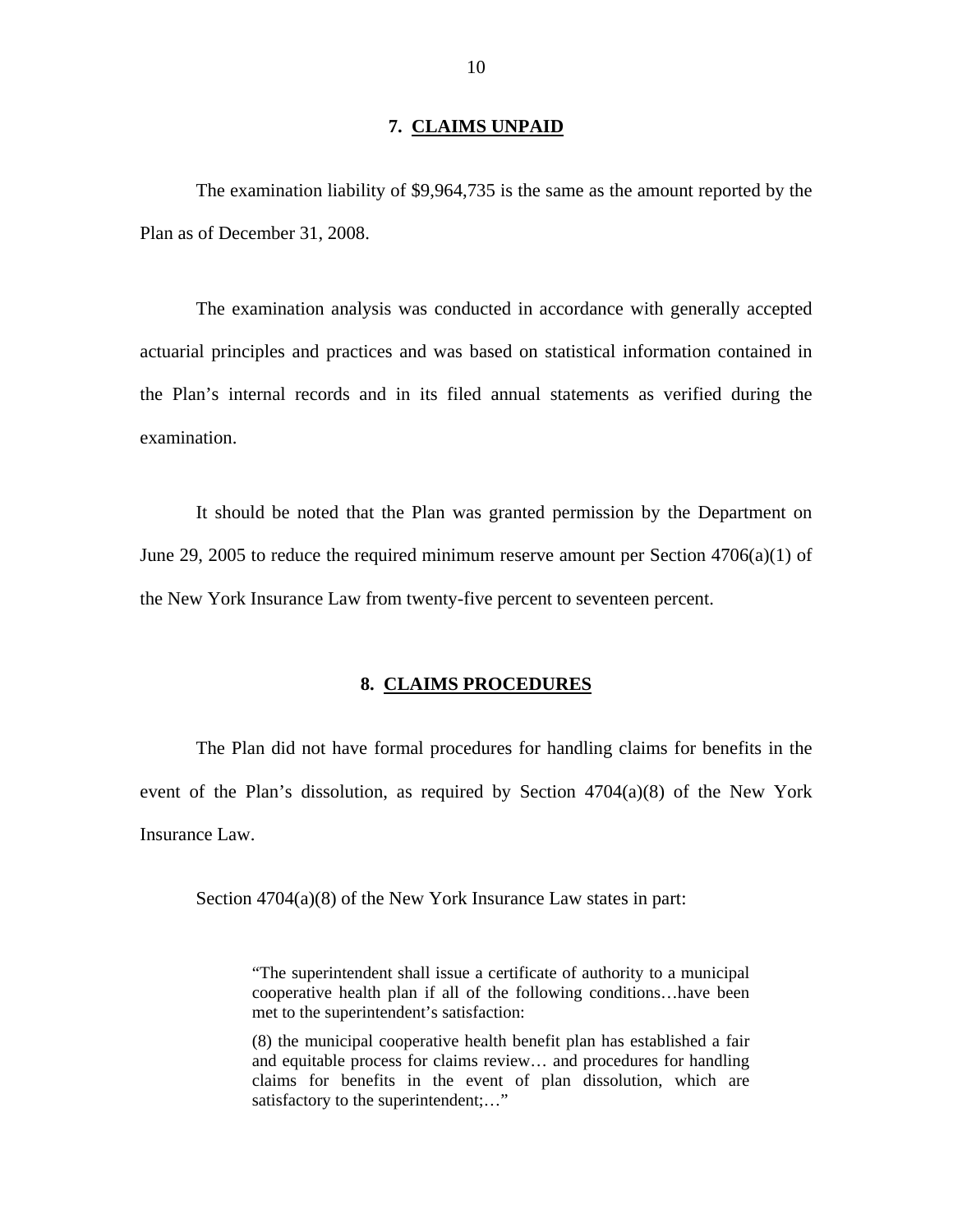<span id="page-12-0"></span>It is recommended that the Plan comply with the requirements of Section 4704(a)(8) of the New York Insurance Law by establishing procedures in its Plan Document for handling claims for benefits in the event of the Plan's dissolution.

#### **9. EXPLANATION OF BENEFITS FORMS**

A review of the Plan's explanation of benefits forms (EOBs), which were issued to the Plan's insureds relative to paid and denied claims, were reviewed by the examiner. The review noted that the Plan issued EOBs, which were not in compliance with the requirements prescribed by Section 3234(b)(7) of the New York Insurance Law.

Section 3234(b)(7) of the New York Insurance Law states:

"(b) the explanation of benefits form must include at least the following:

(7) a telephone number or address where an insured or subscriber may obtain clarification of the explanation of benefits, as well as a description of the time limit, place and manner in which an appeal of a denial of benefits must be brought under the policy or certificate and a notification that failure to comply with such requirements may lead to forfeiture of a consumer's right to challenge a denial or rejection, even when a request for clarification has been made."

It is recommended that the Plan include the required wording within its issued EOBs, pursuant to the requirements of Section 3234(b)(7) of the New York Insurance Law.

Further, Section 3234(b)(3) of the New York Insurance Law states in part:

"(b) the explanation of benefits form must include at least the following: (3) an identification of the service for which the claim is made."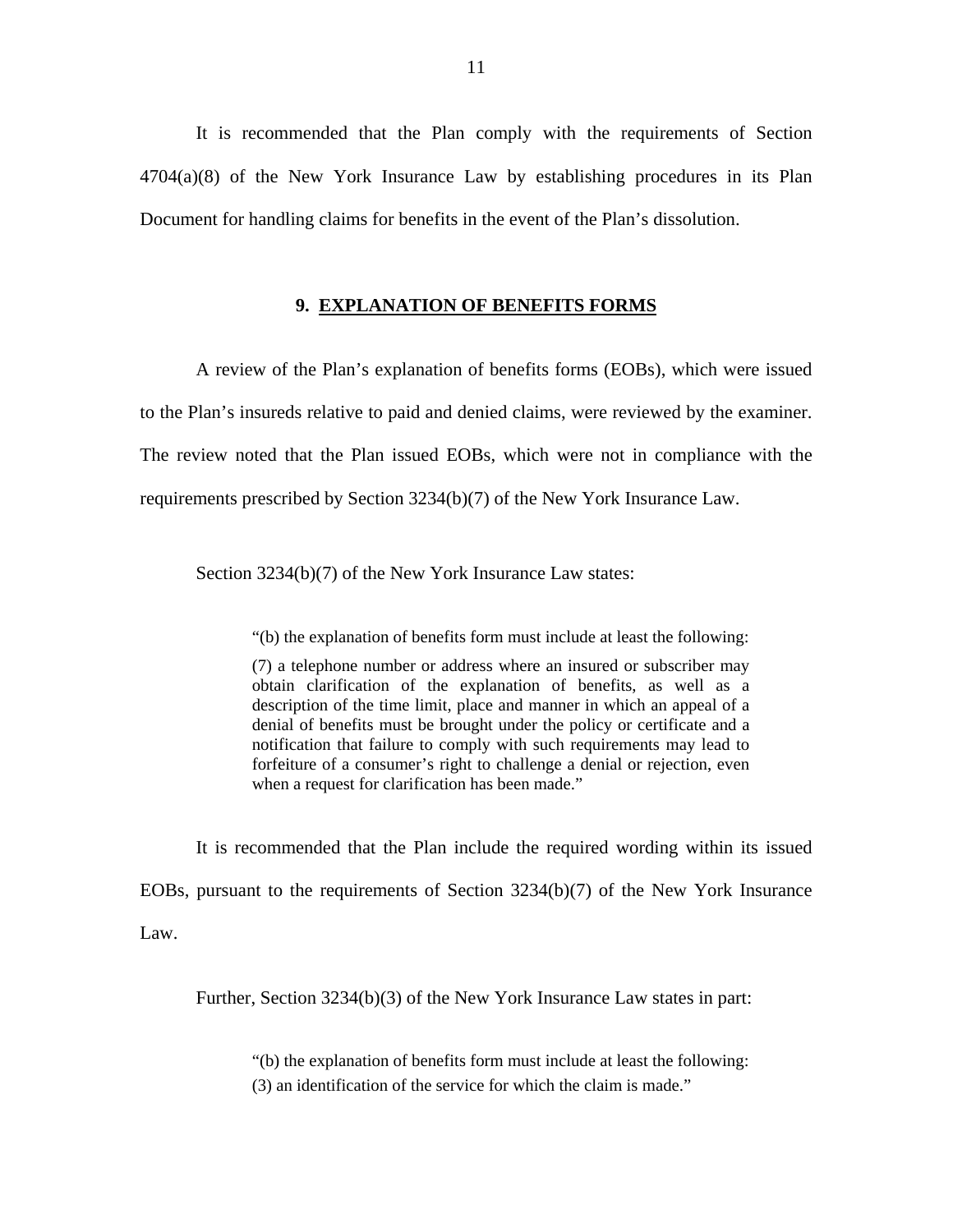<span id="page-13-0"></span>The Plan failed to comply with the requirements of Section 3234(b)(3) of the New York Insurance Law, when it issued EOBs (for denied claims) that did not identify the type of service.

It is recommended that the Plan comply with the requirements of Section 3234(b)(3) of the New York Insurance Law, by amending its EOB forms to include clear identification of the service for which the claim was made.

#### **10. SUBSEQUENT EVENTS**

As of June 30, 2011, the Plan reported its net worth in the amount of \$8,993,269. Per review by the Department, such net worth should have been reported in the amount of \$6,475,776. Such change in reported net worth is primarily based on the Department's review of the Plan's unpaid claims reserve as of June 30, 2011. As a result of such review and a review of other balance sheet item, the Plan has been directed by the Department to amend its June 30, 2011 financial statement to reflect such net worth of \$6,475,776.

The Plan's net worth of \$6,475,776 as of June 30, 2011 represents an approximate 60% decrease from the net worth reported by the Plan as of June 30, 2008, the date of this examination.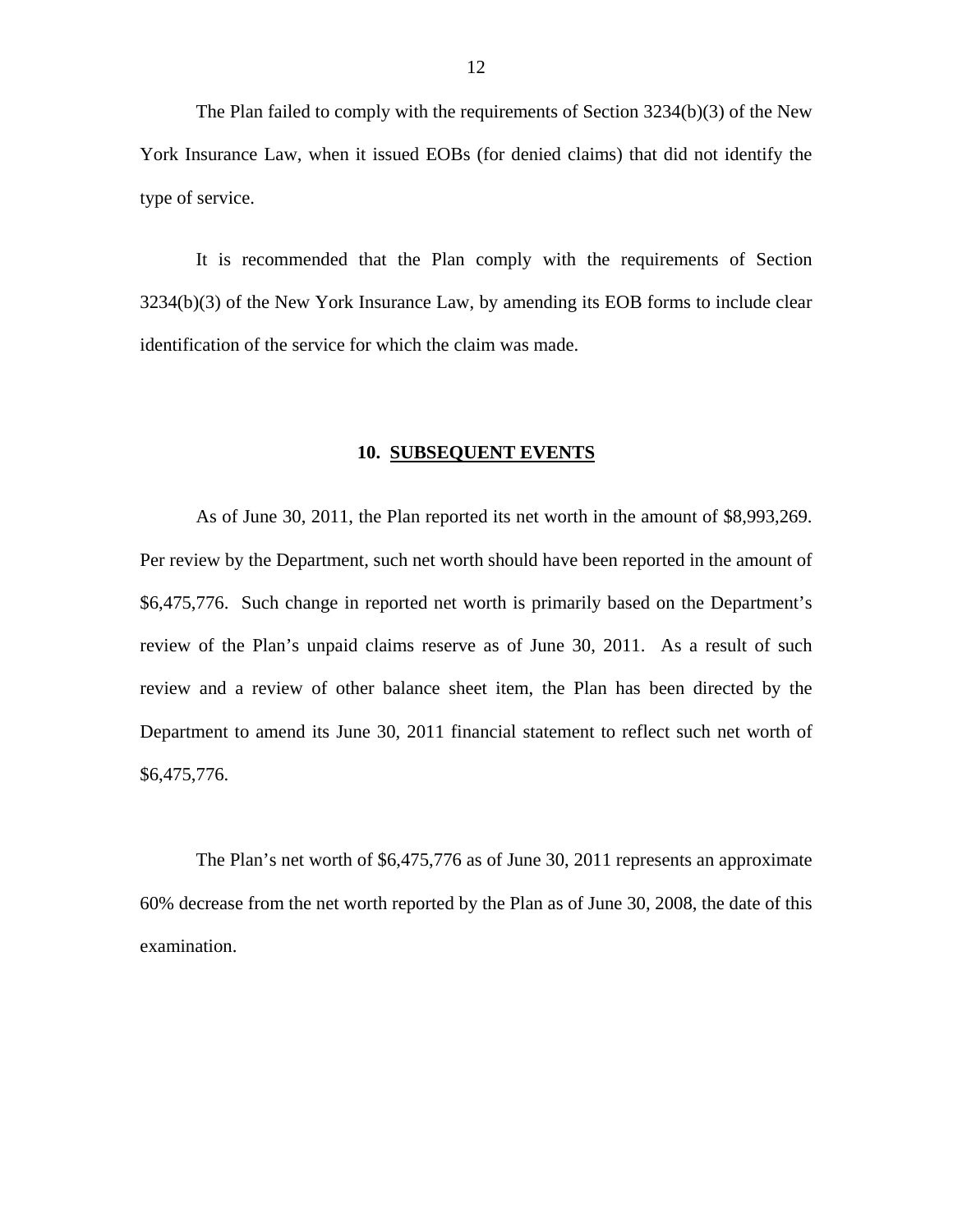During the July 1, 2008 to June 30, 2011 period, the Plan did not implement any premium rate increases essentially "spending down" its net worth to cover increased expenses, including claim expenses.

The following chart depicts the Plan's reported total revenues and expenses, net income or loss and net worth at each fiscal year-end subsequent to the examination date of June 30, 2008:

|                   | 2008/2009    | 2009/2010         | 2010/2011     |
|-------------------|--------------|-------------------|---------------|
| Revenue           | \$56,234,960 | \$54,745,786      | \$54,118,835  |
| <b>Expenses</b>   | 55,254,578   | 58,005,328        | 59,744,353    |
| Net income/(loss) | 980,382      | $\{(3,259,542)\}$ | \$(5,625,518) |
| Net worth         | \$17,318,940 | \$14,003,132      | \$6,475,776   |

According to the Plan's management, the Plan budgeted for a low net income for fiscal year 2008/2009 and for losses in fiscal years 2009/2010 and 2010/2011 due to a perceived excess net worth balance that the Plan had accumulated in previous years.

The Department is closely monitoring the Plan's significant decrease in net worth.

In this regard, relative to fiscal year 2011/2012, the Plan has indicated that it has increased its overall premium rates by approximately 7%.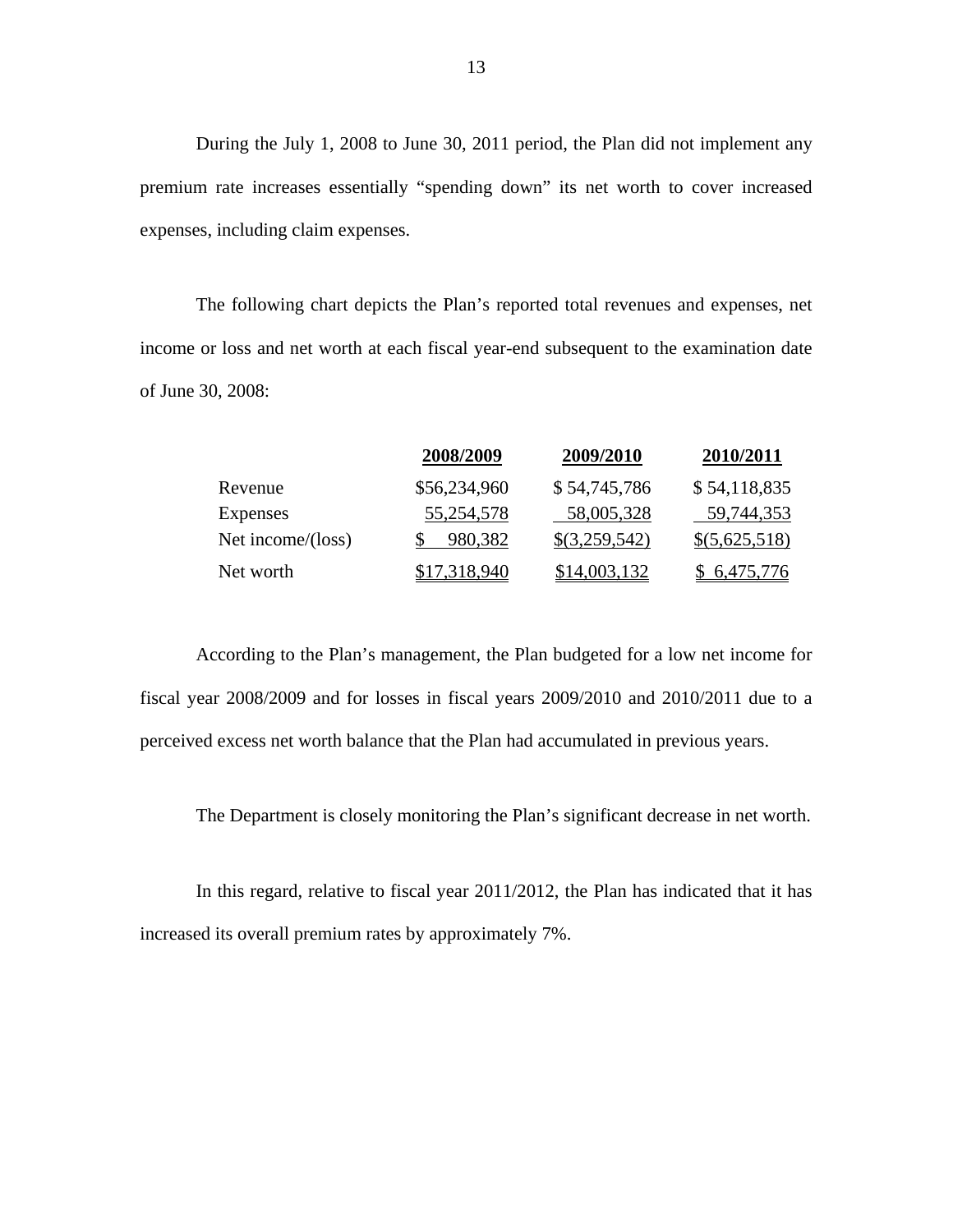### **11. SUMMARY OF COMMENTS AND RECOMMENDATIONS**

### **ITEM PAGE NO.**

6

#### **Municipal Cooperation Agreement**

A. Municipal Cooperation Agreement<br>It is recommended that the Plan include a provision in its Municipal Cooperation Agreement that authorizes the governing board to establish a joint fund or funds to finance all of the Plan's expenditures, including claims, reserves, surplus, administration, stop-loss insurance and other expenses, in accordance with Section 4705(d)(4) of the New York Insurance Law.

#### **Stop-Loss Coverage**

B. Stop-Loss Coverage<br>It is recommended that the Plan comply with the requirements of Section  $4707(a)(1)$  of the New York Insurance Law by reducing the initial aggregate attachment point and the minimum aggregate attachment point of its stop-loss coverage to an amount not in excess of one hundred twenty-five percent of the amount of expected claims of the Plan for the current fiscal year, as certified by its qualified actuary.

### **Claims Procedures**

C. Claims Procedures<br>It is recommended that the Plan comply with the requirements of Section 4704(a)(8) of the New York Insurance Law by establishing procedures in its Plan Document for handling claims for benefits in the event of the Plan's dissolution.

#### **Explanation of Benefits Forms**

- D. Explanation of Benefits Forms<br>i. It is recommended that the Plan include the required wording within its issued EOBs, pursuant to the requirements of Section 3234(b)(7) of the New York Insurance Law. 11
	- ii. It is recommended that the Plan comply with the requirements of Section 3234(b)(3) of the New York Insurance Law, by amending its EOB forms to include clear identification of the service for which the claim was made. 12

7